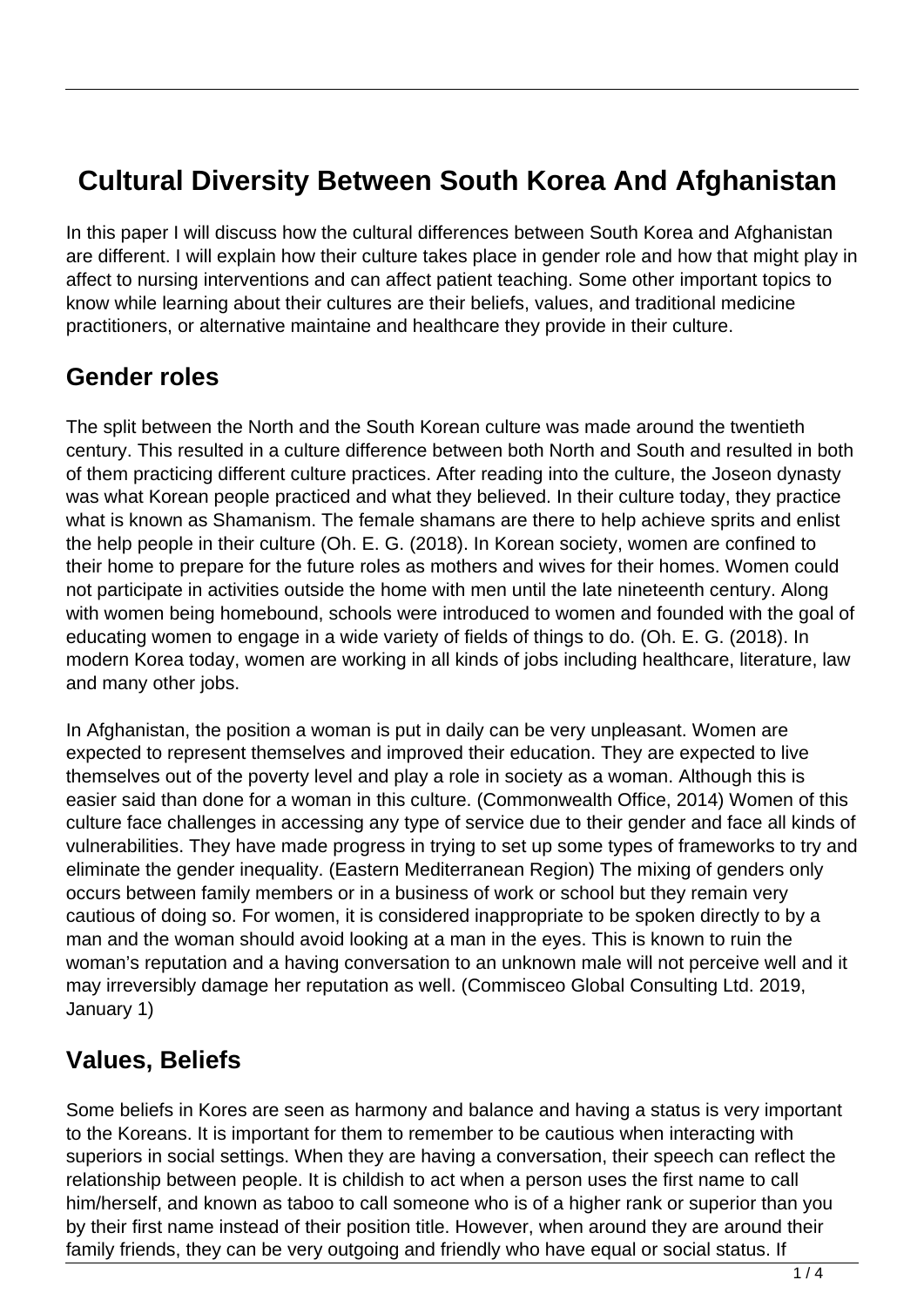someone is new and considered a stranger to them, they can tend to be rude to strangers because they are too busy and self-centered. It is not uncommon for them to push or shove their way through a crowd of people if they in public places and will not apologize for doing this. (Bennett)

While it is hard for some to adjust to new culture, Afghans are very private when they have family issues. They are not ones to share information about their family members or information about healthcare issues going on with non-Afghan's including healthcare professionals. They do understand how American freedoma way of life, they are one that do not participate in this, and it actually comes as shock to them to see the lack of courtesy toward guests and a child not to greet a guest would be a very serious manner. (Robinson, B., Lipson, J., Younos, F., & Mehdi, M. (2002).

I can see where both of these cultures are somewhat alike when it comes to their values and beliefs. They both tend to be rude to strangers because of how they are taught and how they are raised in their lives. With their own families or people of their culture they aren't this way. Taking this as a harsh way to teach nursing intervention would be very difficult because if you were a patient and had someone like this as your nurse, you would think they were trying to be rude, but this Is just how they are taught to treat people who aren't from their culture. It would be hard to adapt to the different cultures lifestyles and how the nursing interventions would be taught.

## **Traditional Medical Treatments/Alternative Measures**

in Korea, they do a wide variety of health practices which I think is great for their community of people. It gives them a variety of options to serve their patients as needed. Acupuncture, massage, cupping, moxibustion, herbal remedies, dietary therapy, shamans, and traditional medical treatment are used today for the treatment of their clients while they are sick and trying to heal. (Korean Culture. (n.d.)

There is a shortage in Afghanistan caused by out-migration- poor and unequal distribution in rural settings and lack of professionals in these settings. The doctors, midwives, and nurses are expected to have an increase in population over the years. The training they are required to do for their staff will help predict gender imbalance among their health workers in their healthcare fields. (Afghanistan. (2012, May 16).

## **Positve and Negative aspects**

In Korea, some positive aspects that could affect the health and well-being of people's heath would be birth of child/ infant care. The care of infants is all based on the class position o family and how they are. Infants can be separated from their mothers but cultural practices encourage dependence of children on their parents. This can be a positive thing for someone to go through with a new baby in their life and adapting to the new life and caring for them and teaching them all that they need to know. Higher education can be another positive thing that someone in another culture can take as a positive aspect because this means you can improve your status. Entering college can be very competitive and some repeat their exams in order to get into the university or college of their desire. The number has jumped up men and women to enroll in higher education. Marriage this can be a very important and very rewarding thing that people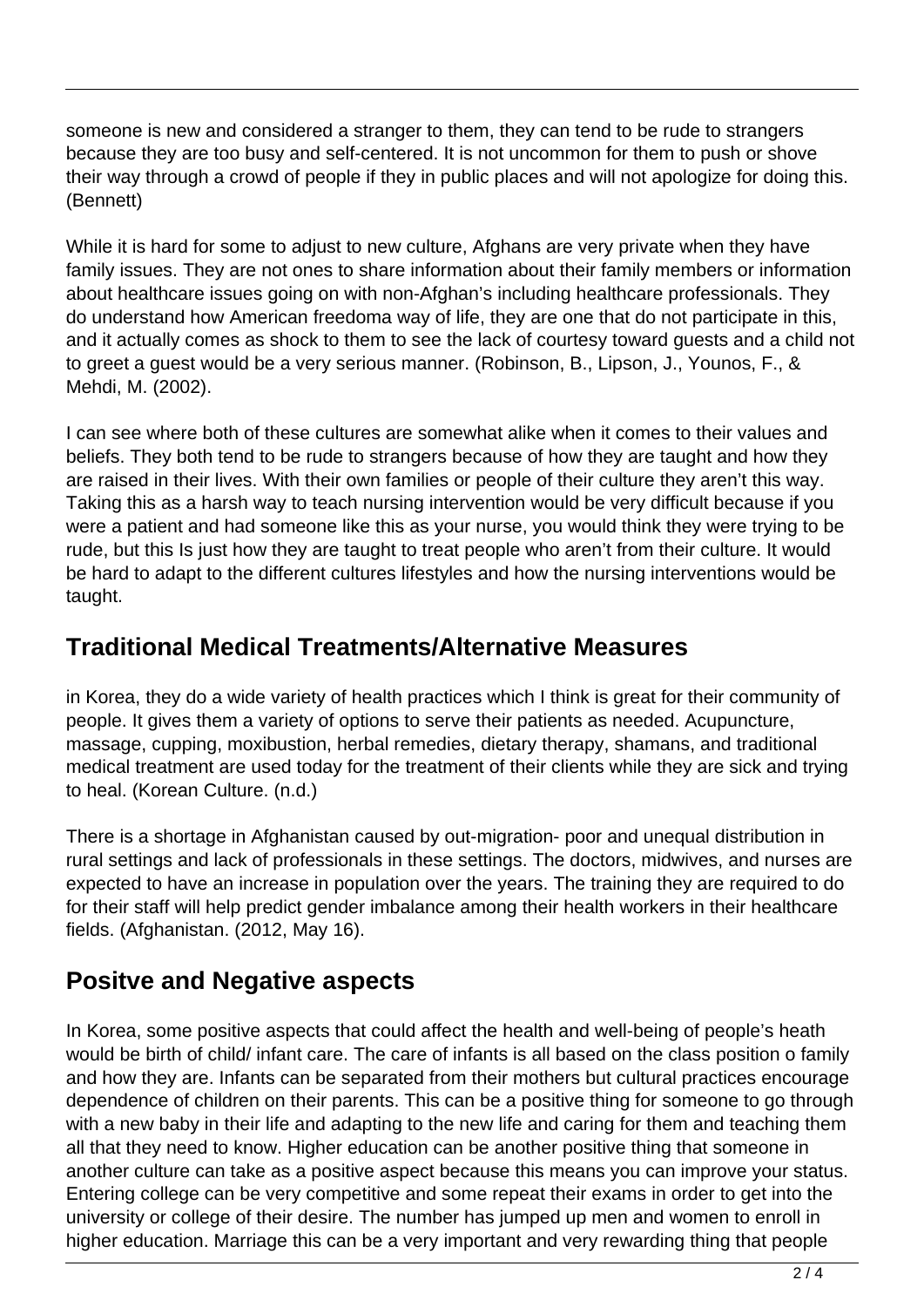can do in their lives. Most individuals can choose who they want to have as their lifelong partner whereas, in urban centers, it is arranged in a meeting place, like a coffee shop, for a man and woman to meet which is set up by their parents for their first encounter. They exchange their conversations back and forth and decide if they would like to meet again. (South Korea. (n.d.). Negative aspects can include religion. This can be a negative thing because there is so much suffering that is caused by human desire is what the Buddhists are taught to believe. Others seeks to fulfill desire by offering prayer requests of compassion. Another negative aspect can be political life. Abiding by the government and how the different leaderships have different emotional patterns can be hard on all of the people to adapt to. One more negative thing is death. Death can have an impact on anyone no matter what culture you are from. Mourning periods and the social status of deceased can differ. It can cause stress on everyone and cause health issues on everyone involved. (South Korea. (n.d.)

In Afghanistan, some aspects can include the role of women. The women are getting to play a role in more jobs as healthcare providers and getting more medical care given to them which is fantastic. Access to healthcare is also improving but women have to learn to abide the obstacles in their ways which can stress and can be both positive or negative. The healthcare in the future can also be positive or negative for both men and women. Because the is a long-term goal of getting patients the care that they need, it's also important to make sure they educate their employees along the way and improve the higher-level health care needs first. Public health infrastructure can also be both positive and negative aspects of the Afghanistan culture. Basic needs are important for everyone. The lack of having clean water, or no food or shelter can and should also be addressed to improve the community's health. With shortages in cultures like this, it's hard to keep their health improved. This can cause stress on anyone who is going through this and can be very upsetting. (Acerra, J. R., Iskyan, K., Qureshi, Z. A., & Sharma, R. K. (2009).

## **Reference:**

- 1. Acerra, J. R., Iskyan, K., Qureshi, Z. A., & Sharma, R. K. (2009). Rebuilding the health care system in Afghanistan: an overview of primary care and emergency services. International journal of emergency medicine, 2(2), 77–82. doi:10.1007/s12245-009-0106-y
- 2. Afghanistan. (2012, May 16). Retrieved from https://www.who.int/workforcealliance/countries/afg/en/.
- 3. Bennett, S. (n.d.). Chapter 15 Korean Culture. Retrieved from http://freebooks.uvu.edu/NURS3400/index.php/ch11-korean-culture.html.
- 4. Commisceo Global Consulting Ltd. (2019, January 1) Afghanistan Language, Culture, Customs and Etiquette. Retrieved from https://commisceo-global.com/resources/countryguides/afghanistan-guide
- 5. Commonwealth Office. (2014, April 10). The role of women in Afghanistan. Retrieved from https://www.gov.uk/government/case-studies/the-role-of-women-in-afghanistan.
- 6. Eastern Mediterranean Region. (n.d.). Retrieved from http://www.emro.who.int/afg/programmes/gender-health-development.html.
- 7. Korean Culture. (n.d.). Retrieved November 26, 2019, from https://www.ecald.com/assets/Resources/C2-S3-Koreans.pdf.
- 8. Oh E. G. (2018). Women's Leadership and Nursing Profession in South Korea. Asian/Pacific Island nursing journal, 3(2), 65–72. doi:10.31372/20180302.1085